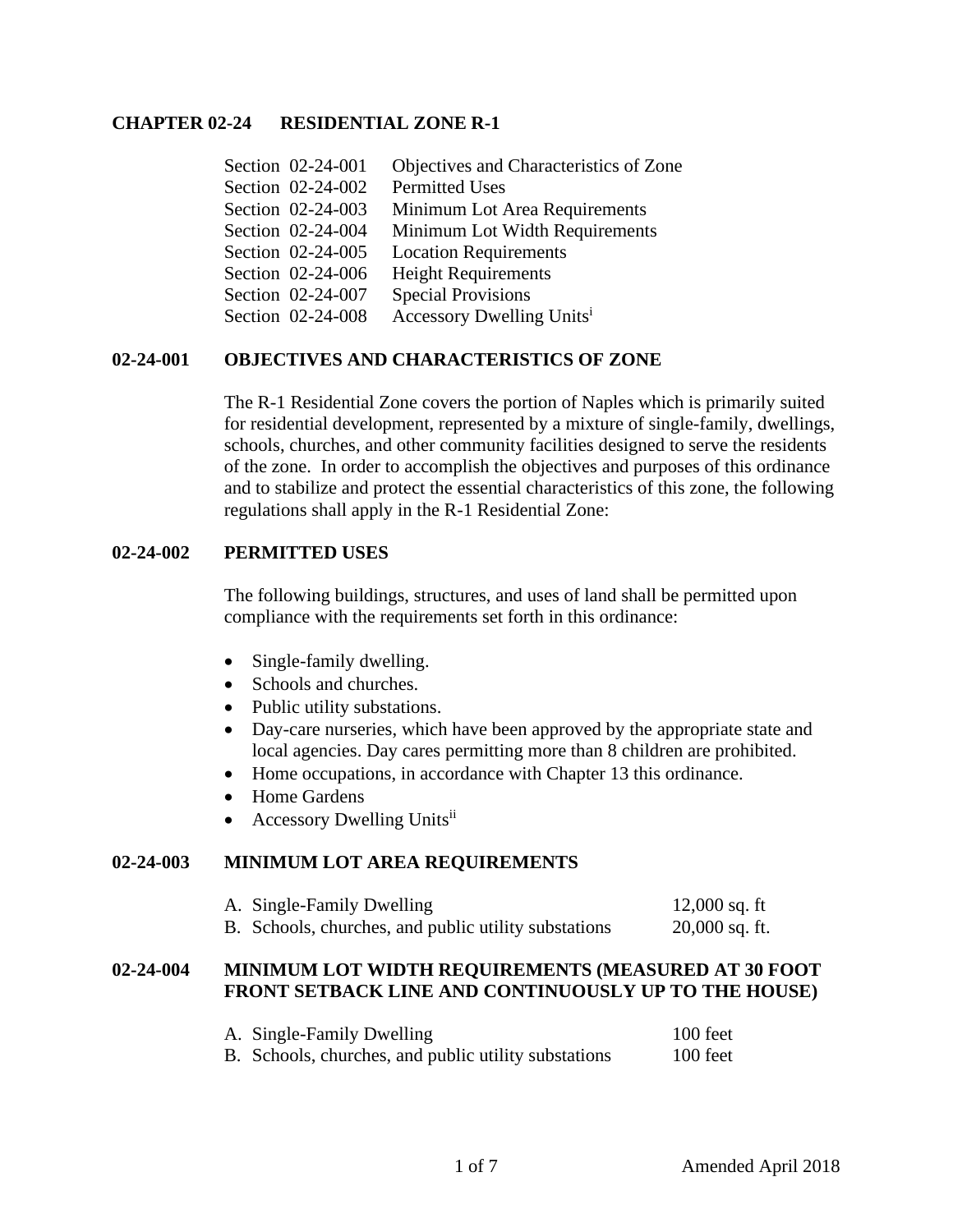#### **02-24-005 LOCATION REQUIREMENTS**

#### MINIMUM SETBACKS FROM <sup>1</sup>ROAD RIGHT-OF-WAY LINES:

1. Main buildings on INTERIOR LOTS (NON-CORNER LOTS):

Front: 30 feet Side: 12 feet for one side and 8 feet for the other (20 feet minimum for both sides combined) Rear: 30<sup>2</sup> feet

2. Main buildings on CORNER LOTS:

Front: 30 feet Side: 20 feet on street-side, and 8 feet on interior side Rear: 30 feet

3. Main buildings on CUL-DE-SAC LOTS:

Front: 30 feet measured perpendicular to a straight line between the front lot corners, and no less than 25 feet from the turn-around or cul-de-sac right-of-way.

Side: 8 feet

Rear: 30 feet measured perpendicular from the rear wall of the home to the lot line. In no case shall any part of the home be closer than 8 feet to any lot line, and in no case shall any two homes on adjacent lots be closer than 20 feet.

4. Accessory building<sup>3</sup>s:

Front: 30 feet

Side: 3 feet unless the accessory building is located within 5 feet of the rear of the main building, then the side setback is the same as the main building.

One story detached accessory structures located 5 or more feet behind the main building are exempt from permit and location requirements provided that the floor area does not exceed 200 square feet.



<sup>1</sup> Amended Feb 25, 2021

<sup>2</sup> Amended June 27, 2019

<sup>3</sup> Amended Feb 24, 2022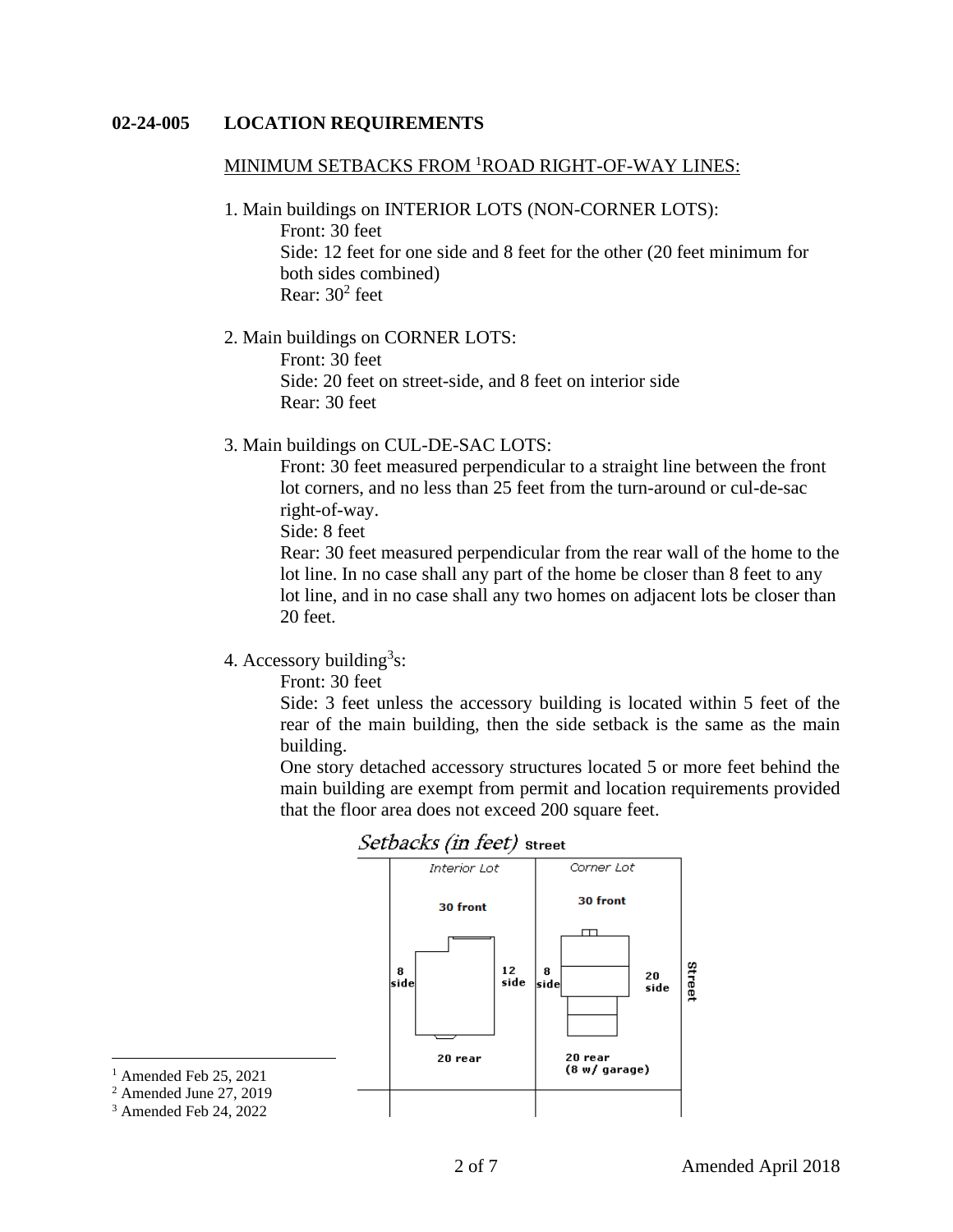## **02-24-006 HEIGHT REQUIREMENTS**

Maximum Height for Any Dwelling, or Other Main Structure is 35 feet above grade.

## **02-24-007 SPECIAL PROVISIONS**

- 1. Plans showing proposed off-street parking layout and landscaping for churches and schools shall be submitted to and approved by the city building official prior to the issuance of a building permit. Said plans shall provide that all land not covered by buildings or by off-street parking space shall be landscaped as lawn, trees, shrubs, gardens, or ground cover and otherwise landscaped and maintained in accordance with good landscaping practice. Only twenty-five percent (25%) of the required front yard setback space shall be used for automobile parking, and the rest shall be landscaped and maintained with lawn, trees, shrubs, or group cover.
- 2. A bond or other financial guarantee shall be required, guaranteeing landscaping and other improvements within a year of occupancy. See 02-31 Subdivisions for the procedures of bonds.
- 3. At least eighty percent of the lot area not covered by buildings or parking shall be maintained as open space and shall be kept free from refuse and debris.
- 4. All residential dwellings shall be connected to a public sewer system.
- 5. The design for curb and gutter shall be either high back or modified high back according to UDOT standards.
- 6. Produce gardens shall have a 15-foot minimum setback measured from the curb.
- 7. For the purpose of determining front, side, and rear setback requirements, any part of the separate building situated within 5 feet of a dwelling, or other main building, shall be considered as a part of the main building, and not act as an accessory building.
- 8. All dwellings shall be supplied with culinary water and plumbed in accordance with the current edition of International Plumbing Code in Utah.
- 9. All new residential developments shall have curb, gutter, and a minimum 5-footwide sidewalk, all of which adhere to ADA standards. If a development includes a green strip between the sidewalk and the street, then it shall be a minimum of 4 feet wide. The green strip shall be maintained by the developer and/or property owner. Naples City may plow snow into piles on the green strip in order to keep the streets clear of snow.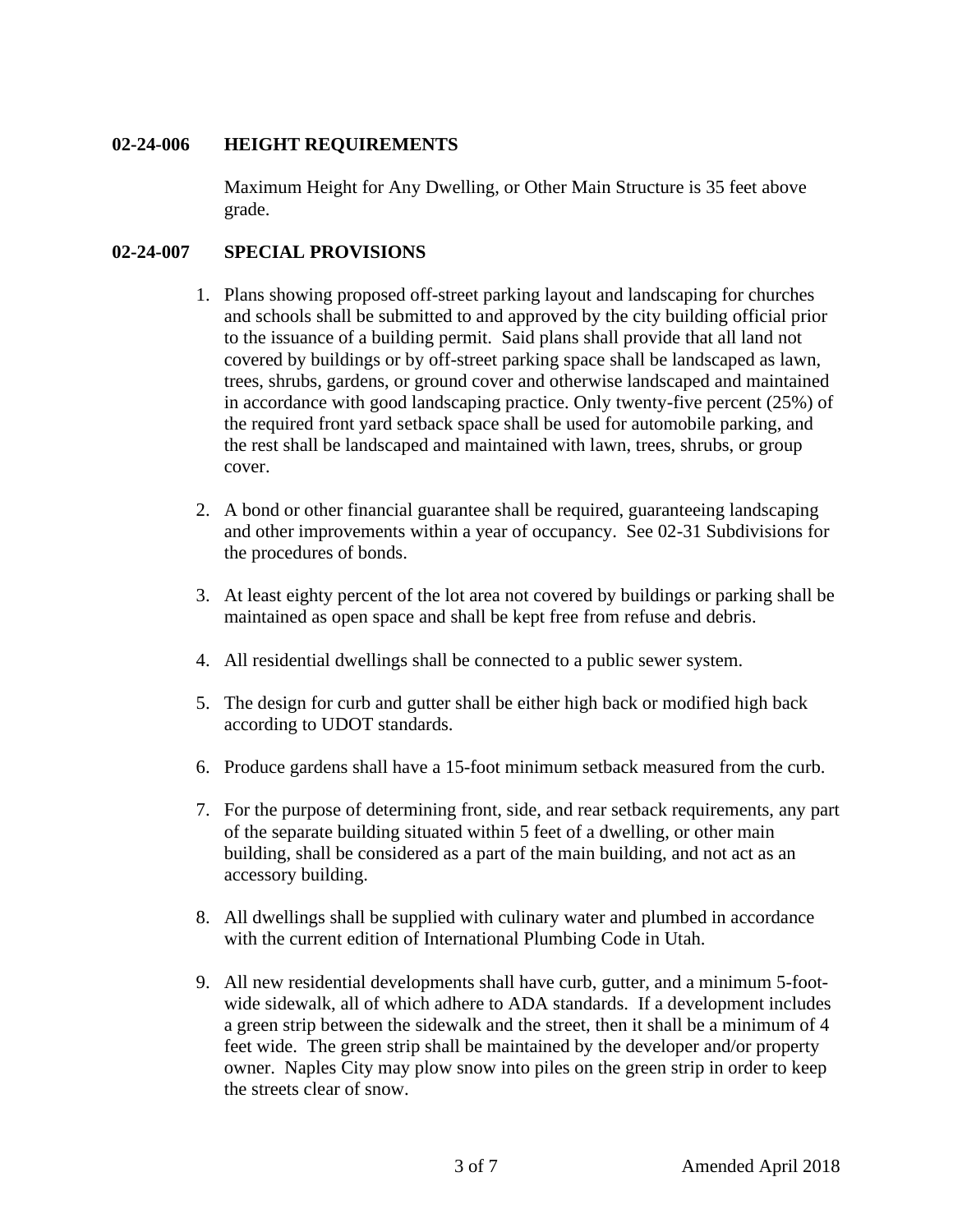- 10. The lot area around the buildings and structures shall be kept free from refuse and debris.
- 11. Household Pets and Urban Livestock are permitted uses, but all other Livestock and animals are prohibited. (See Supplementary Regulations 02-14-025).

# **02-24-08 ACCESSORY DWELLING UNITS (ADU)iii**

Accessory dwelling units, as defined in chapter 02-02 Definitions, shall be subject to the following:

A. For the purposes of this title, "owner occupant" shall mean the following:

- 1. An individual who:
	- a. Possesses, as shown by a recorded deed, fifty percent (50%) or more ownership in a dwelling unit; and
	- b. Occupies the dwelling unit a majority of the time during the year; or
- 2. An individual who:
	- a. Is a trustor of a family trust which:
		- (1) Possesses fee title ownership to a dwelling unit;

(2) Was created for estate planning purposes by one or more trustors of the trust; and

b. Occupies the dwelling unit owned by the family trust with a bona fide intent to make it his or her primary residence. Each living trustor of the trust shall so occupy the dwelling unit except for a trustor who temporarily resides elsewhere due to a disability or infirmity. In such event, the dwelling unit shall nevertheless be the domicile of the trustor during the trustor's temporary absence.

B. Accessory dwelling units shall conform to the following purpose statement and requirements:

1. General Requirements:

a. Accessory dwelling units shall only be permitted when an owner occupant lives on the property within either the main dwelling or accessory dwelling unit.

b. A lot approved for development with an accessory dwelling unit shall have a deed restriction, the form of which shall be approved by the city attorney, filed with the county recorder's office indicating such owner-occupied requirement of the property prior to issuance of a final certificate of occupancy for the accessory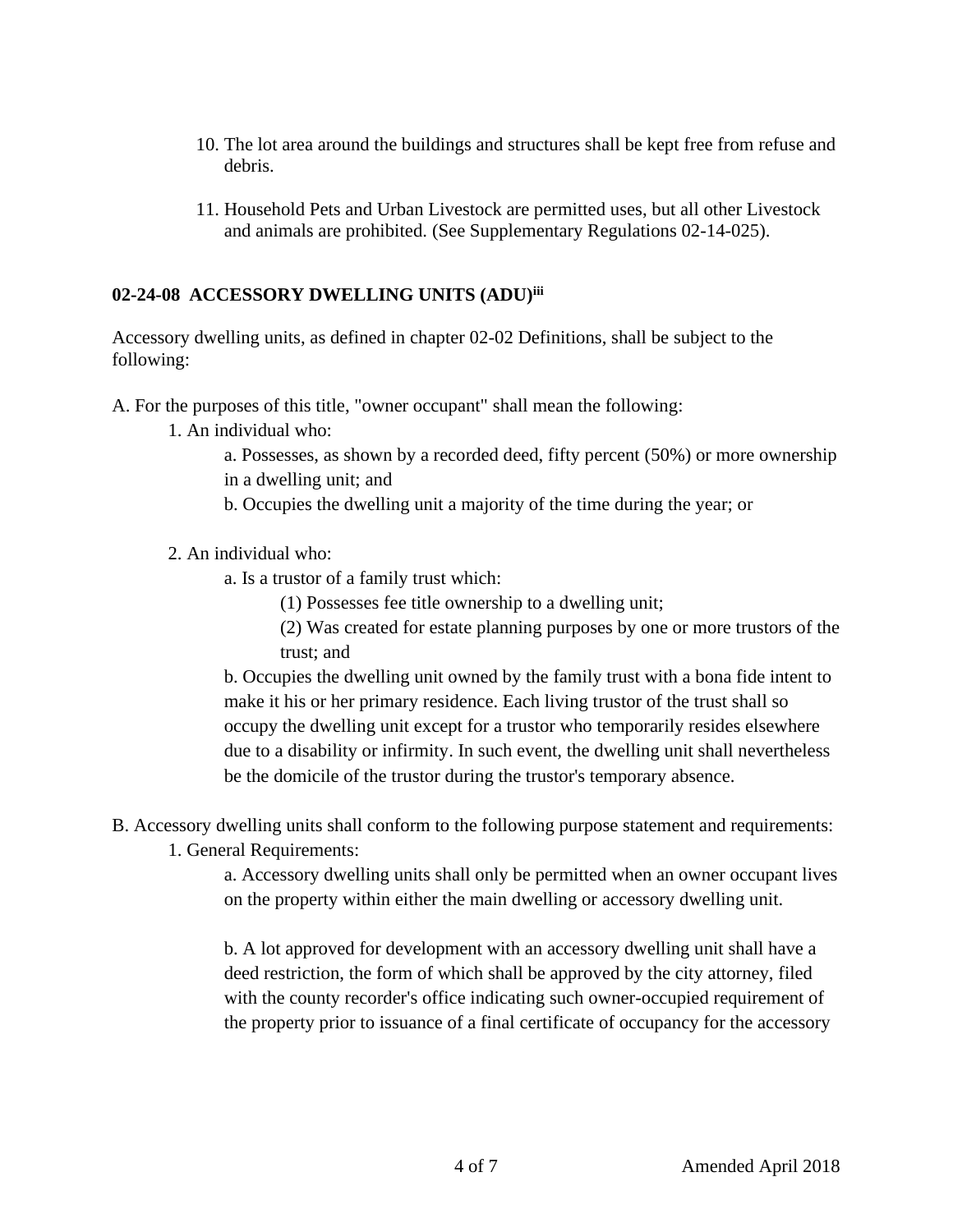dwelling unit by the city. Such deed restriction shall run with the land until the accessory dwelling unit is abandoned or revoked.

c. One (1) accessory dwelling unit is permitted per residential lot.

d. Unless specifically provided otherwise in this section, accessory dwelling units are subject to the regulations for a main building of the zone.

e. A single-family dwelling shall exist on the lot or will be constructed in conjunction with the accessory dwelling unit.

f. While accessory dwelling units are allowed only in conjunction with a main dwelling on a lot, the unit may be built internal to, attached to, or as a separate unit detached from the main dwelling.

g. The minimum lot area required for an accessory dwelling unit shall be: (1) Internal: For accessory dwelling units located within the main singlefamily structure, no minimum lot area is required; (2) Attached: For accessory dwelling units located within an addition to the single-family structure, no minimum lot area is required; or (3) Detached: For accessory dwelling units located within a detached structure, a minimum lot area of seven thousand (7,000) square feet is required.

h. Accessory dwelling units are subject to compliance with current building code at time of the building permit approval.

i. The structure shall be connected to the public water and sanitary sewer systems.

j. Home occupations may be conducted in an accessory dwelling unit.

2. An accessory dwelling unit may only be created through one or more of the following methods:

a. Converting existing living area within a main structure, such as a basement or attic space;

b. Adding floor area to a main structure;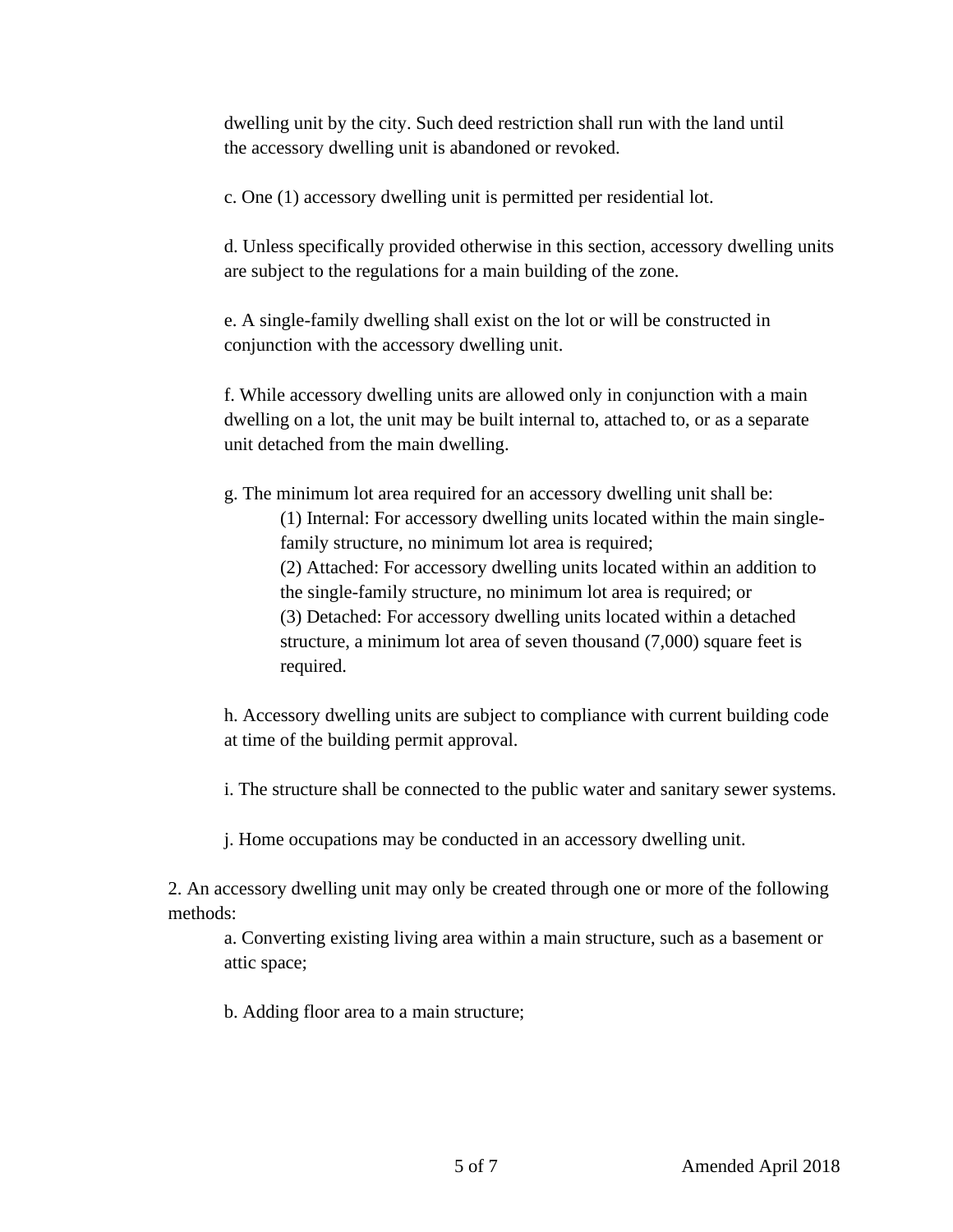c. Constructing a new single-family detached dwelling unit structure with an internal or detached accessory dwelling unit;

d. Converting or adding onto an existing accessory structure on a lot, such as to a garage or other outbuilding, where no required parking for the main dwelling is eliminated by the accessory dwelling unit; or

e. Constructing a new accessory dwelling unit within a separate detached structure in compliance with applicable lot coverage regulations.

3. The maximum size of an accessory dwelling unit may be no more than fifty percent (50%) of the gross square footage of the main dwelling unit or one-thousand five hundred (1,500) square feet whichever is less. The minimum size of an accessory dwelling unit is that size specified and required by the adopted building code of the city.

4. An accessory dwelling unit shall not be sold separately or subdivided from the main dwelling unit or lot.

# 5. Parking:

a. An accessory dwelling unit that contains a studio or single bedroom, one additional onsite parking space is required.

b. An accessory dwelling unit that contains two (2) or more bedrooms, two (2) additional onsite parking spaces are required.

# 6. Location of Entrance to Accessory Dwelling Unit:

a. Accessory dwelling units that are internal to or attached to a main dwelling may take access from an existing entrance on a street-facing front facade of the main dwelling. No new entrances may be added to the front facade of a main dwelling for an accessory dwelling unit unless such access is located at least twenty feet (20') behind the front facade of the main dwelling unit.

b. Detached Units: Accessory dwelling units that are detached from the main dwelling:

(1) May utilize an existing street-facing front facade entrance as long as the entrance is located a minimum of twenty feet (20') behind the front facade of the main dwelling or install a new entrance to the existing or new detached structure for the purpose of serving the accessory dwelling unit as long as the entrance is facing the rear or side of lot.